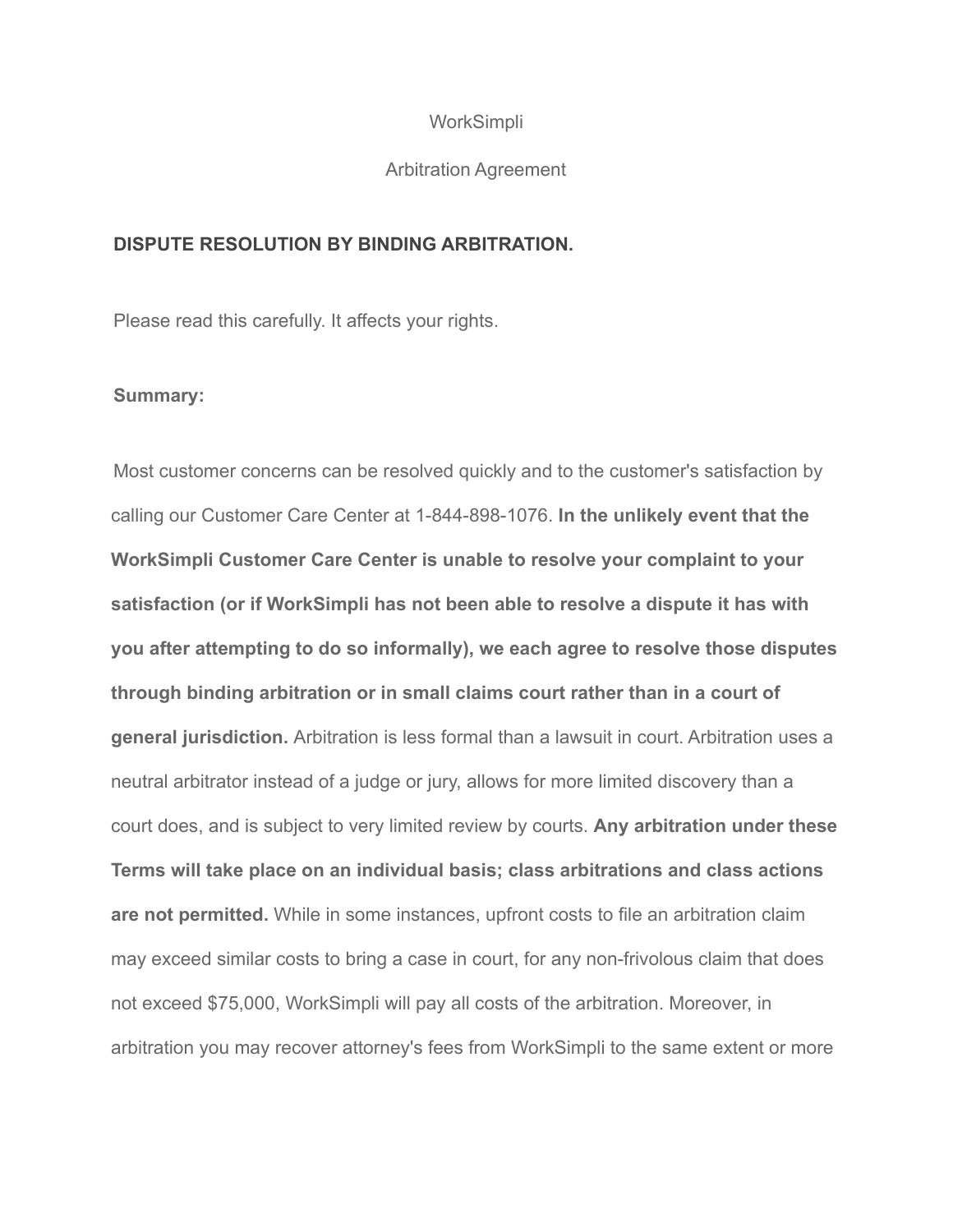as you would in court.

Under certain circumstances (as explained below), WorkSimpli will pay you more than the amount of the arbitrator's award and will pay your attorney (if any) his or her reasonable attorney's fees if the arbitrator awards you an amount greater than what WorkSimpli offered you to settle the dispute.

You may speak with independent counsel before using this Site or completing any purchase.

### **Arbitration Agreement:**

(a) WorkSimpli and you agree to arbitrate all disputes and claims between us before a single arbitrator. The types of disputes and claims we agree to arbitrate are intended to be broadly interpreted. It applies, without limitation, to:

• claims arising out of or relating to any aspect of the relationship between

us, whether based in contract, tort, statute, fraud,

misrepresentation, or any other legal theory;

- claims that arose before these or any prior Terms (including, but not limited to, claims relating to advertising);
- claims that are currently the subject of purported class action litigation in which you are not a member of a certified class; and
- claims that may arise after the termination of these Terms.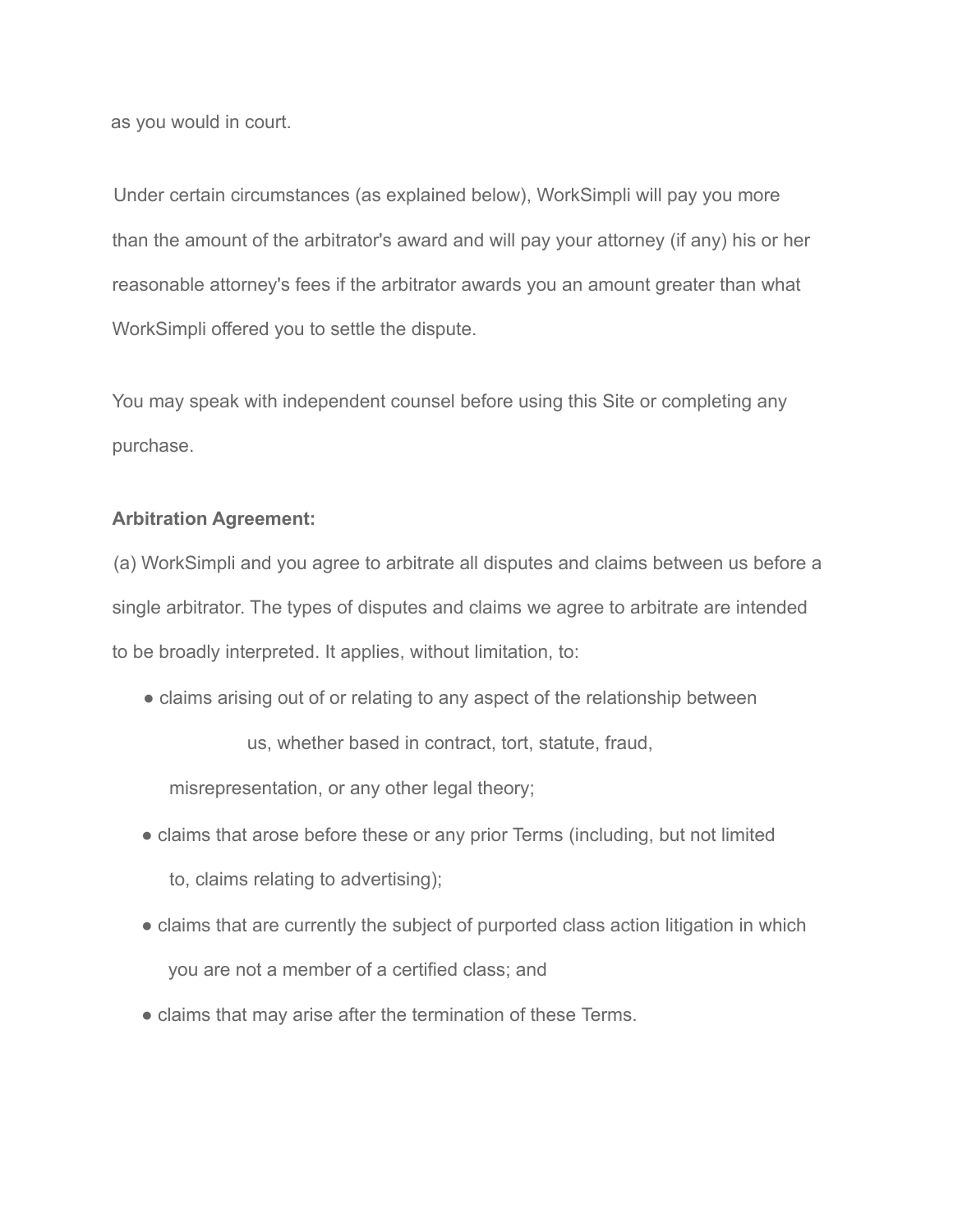For the purposes of this Arbitration Agreement, references to "WorkSimpli," "you," and "us" include our respective subsidiaries, affiliates, agents, employees, predecessors in interest, successors, and assigns, as well as all authorized or unauthorized users or beneficiaries of services or products under these Terms or any prior agreements between us.

Notwithstanding the foregoing, either party may bring an individual action in small claims court. This arbitration agreement does not preclude your bringing issues to the attention of federal, state, or local agencies. Such agencies can, if the law allows, seek relief against us on your behalf. **You agree that, by entering into these Terms, you and WorkSimpli are each waiving the right to a trial by jury or to participate in a class action.** These Terms evidence a transaction or website use in interstate commerce, and thus the Federal Arbitration Act ("FAA") governs the interpretation and enforcement of this provision. This arbitration provision will survive termination of these **Terms** 

(b) A party who intends to seek arbitration must first send, by U.S. certified mail, a written Notice of Dispute ("Notice") to the other party. A Notice to WorkSimpli should be addressed to: Notice of Dispute, General Counsel, WorkSimpli.io, Inc., 53 Calle Palmeras, Suite 802 San Juan, PR, USA 00901 (the "Notice Address"). The Notice must (a) describe the nature and basis of the claim or dispute and (b) set forth the specific relief sought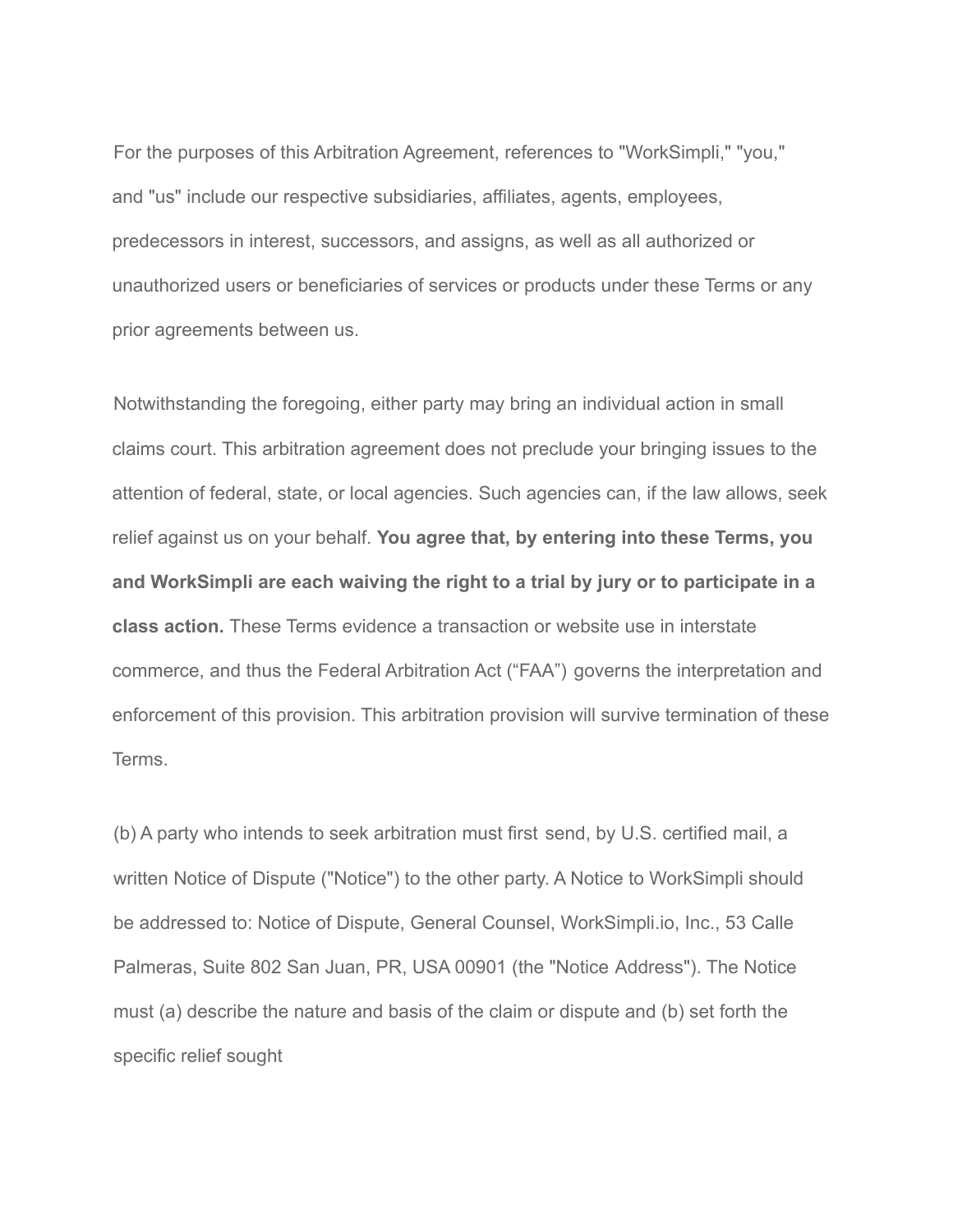("Demand"). If WorkSimpli and you do not reach an agreement to resolve the claim within 30 days after the Notice is received, you or WorkSimpli may commence an arbitration proceeding. During the arbitration, the amount of any settlement offer made by WorkSimpli or you shall not be disclosed to the arbitrator until after the arbitrator determines the amount, if any, to which you or WorkSimpli is entitled.

You may download or copy a form Notice from

https://www.WorkSimpli.io/arbitration-information.pdf

You may download or copy a form to initiate arbitration from the AAA website at http://www.adr.org/aaa/ShowPDF?doc=ADRSTG\_015820. (There is a separate form for California residents, also available on the AAA's website at http://www.adr.org/aaa/ShowPDF?doc=ADRSTG\_015822.)

(c) After WorkSimpli receives notice at the Notice Address that you have commenced arbitration, it will promptly reimburse you for your payment of the filing fee, unless your claim is for more than \$75,000. (Currently, the filing fee for consumer-initiated arbitrations is \$200, but this is subject to change by the arbitration provider. If you are unable to pay this fee, WorkSimpli will pay it directly after receiving a written request at the Notice Address.) The arbitration will be governed by the Consumer Arbitration Rules (the "AAA Rules") of the American Arbitration Association (the "AAA"), as modified by these Terms, and will be administered by the AAA. The AAA Rules are available online at www.adr.org or by calling the AAA at 1-800-778-7879. (You may obtain information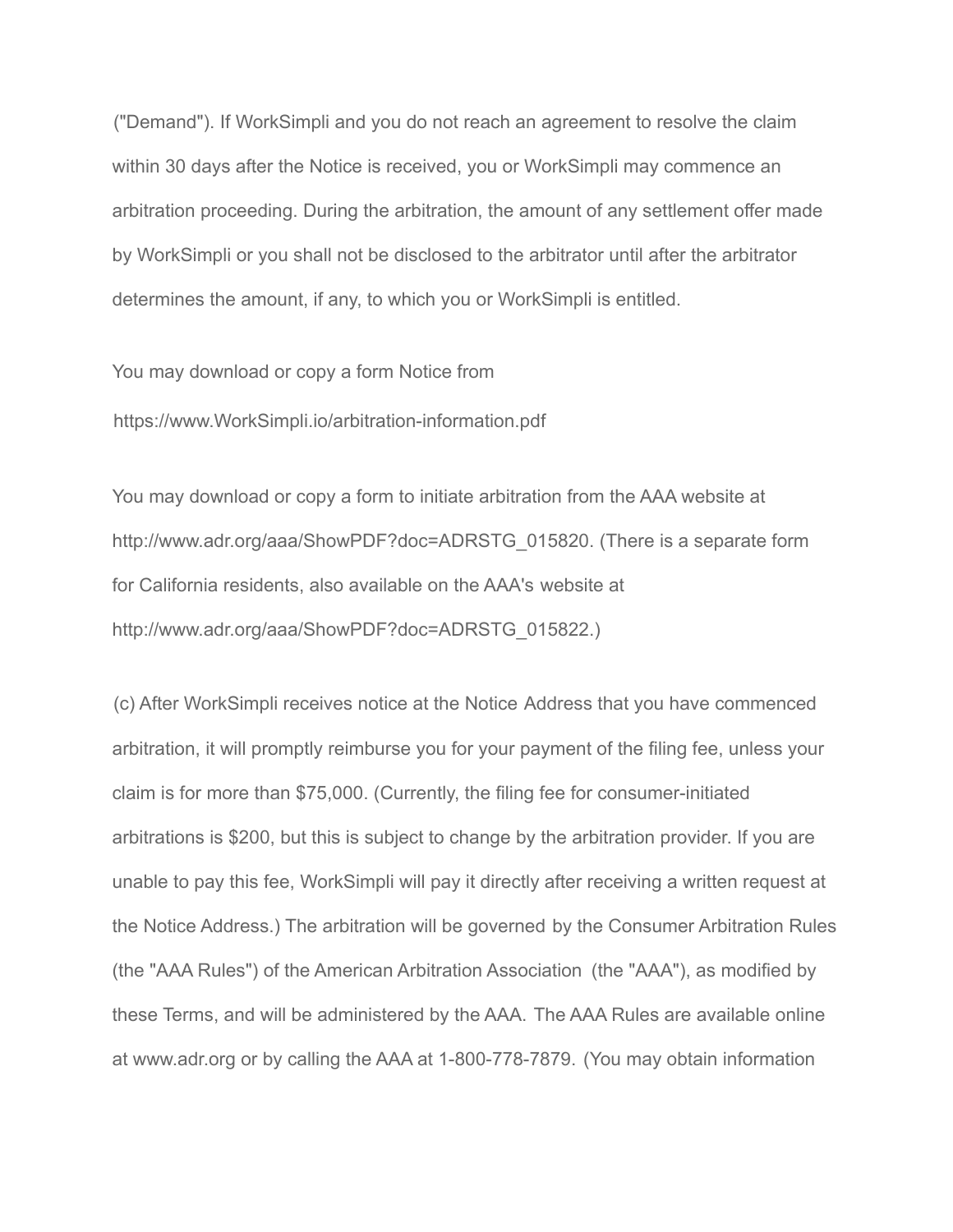about the arbitration process directed to non-lawyers, including information about providing notice to WorkSimpli, at

(https://www.WorkSimpli.io/arbitration-information.pdf). The arbitrator is bound by these Terms. All issues are for the arbitrator to decide, except that issues relating to the scope, enforceability, and interpretation of the arbitration provision and the scope, enforceability, and interpretation of paragraph (f) are for the court to decide. Unless WorkSimpli and you agree otherwise, any arbitration hearings will take place in the county (or parish) of your contact address. If your claim is for \$10,000 or less, you may choose whether the arbitration will be conducted solely on the basis of documents submitted to the arbitrator, by a telephonic hearing, or by an in person hearing as established

by the AAA Rules. If you choose to proceed either in person or by telephone, we may choose to respond only by telephone or submission. If your claim exceeds \$10,000, the AAA Rules will determine whether you have a right to a hearing. The parties agree that in any arbitration of a dispute or claim, neither party will rely for preclusive effect on any award or finding of fact or conclusion of law made in any other arbitration of any dispute or claim to which WorkSimpli was a party. Except as otherwise provided for herein, WorkSimpli will pay all AAA filing, administration, and arbitrator fees for any arbitration initiated in accordance with the notice requirements above. If, however, the arbitrator finds that either the substance of your claim or the relief sought in the Demand is frivolous or brought for an improper purpose (as measured by the standards set forth in Federal Rule of Civil Procedure 11(b)), then the payment of all such fees will be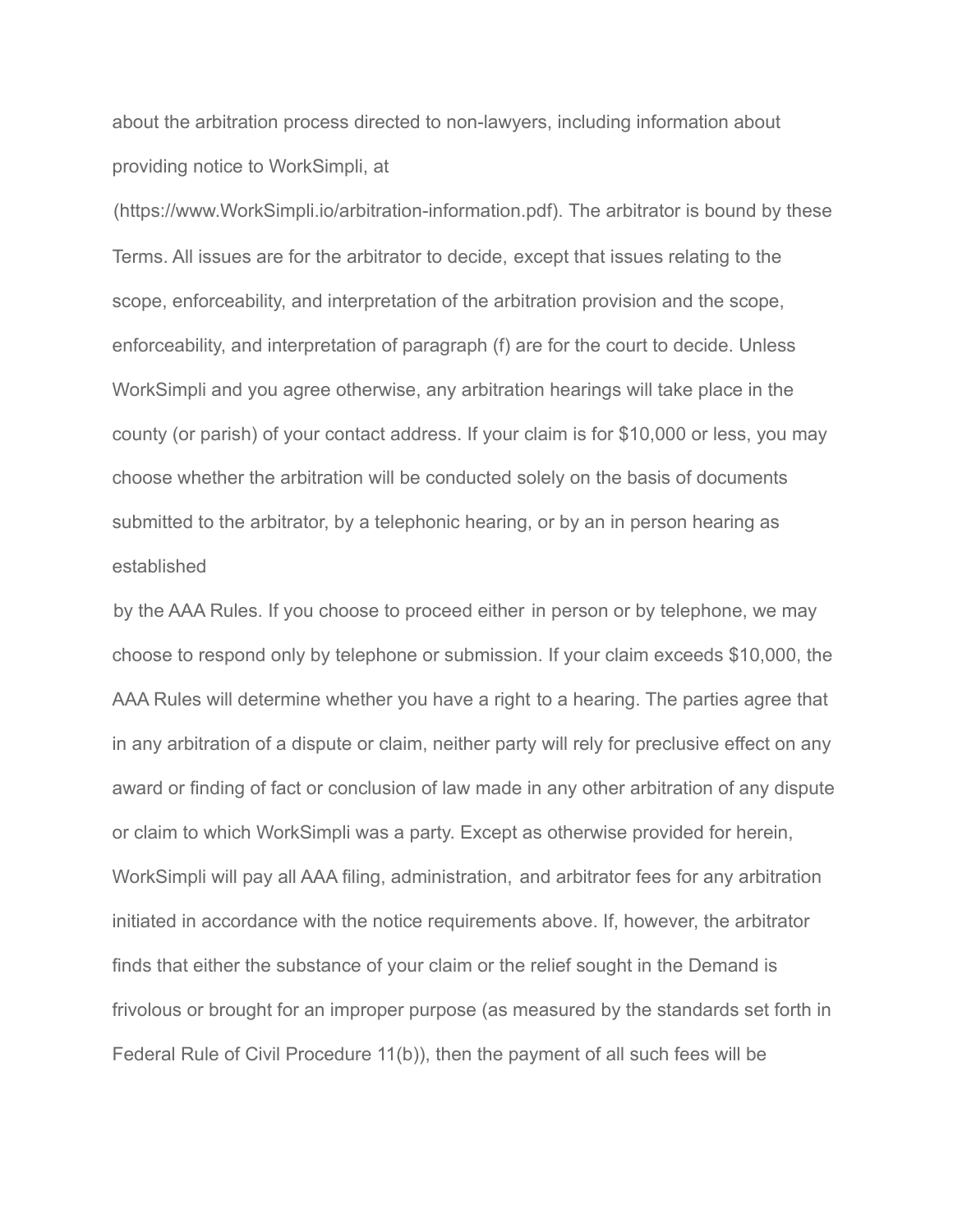governed by the AAA Rules. In such case, you agree to reimburse WorkSimpli for all monies previously disbursed by it that are otherwise your obligation to pay under the AAA Rules. In addition, if you initiate an arbitration in which you seek relief valued at more than \$75,000 (excluding attorney's fees and expenses), the payment of these fees will be governed by the AAA rules.

(d) If, after finding in your favor in any respect on the merits of your claim, the arbitrator issues you an award that is greater than the value of WorkSimpli's last written settlement offer made before an arbitrator was selected, then WorkSimpli will:

- pay you either the amount of the award or \$2,000 ("the alternative payment"), whichever is greater; and
- pay your attorney, if any, the amount of attorney's fees, and reimburse any expenses (including expert witness fees and costs), that your attorney reasonably accrues for investigating, preparing, and pursuing your claim in arbitration (the "attorney's payment").

If WorkSimpli did not make a written offer to settle the dispute before an arbitrator was selected, you and your attorney will be entitled to receive the alternative payment and the attorney's fees, respectively, if the arbitrator awards you any relief on the merits. The arbitrator may make rulings and resolve disputes as to the payment and reimbursement of fees, expenses,

and the alternative payment and the attorney's fees at any time during the proceeding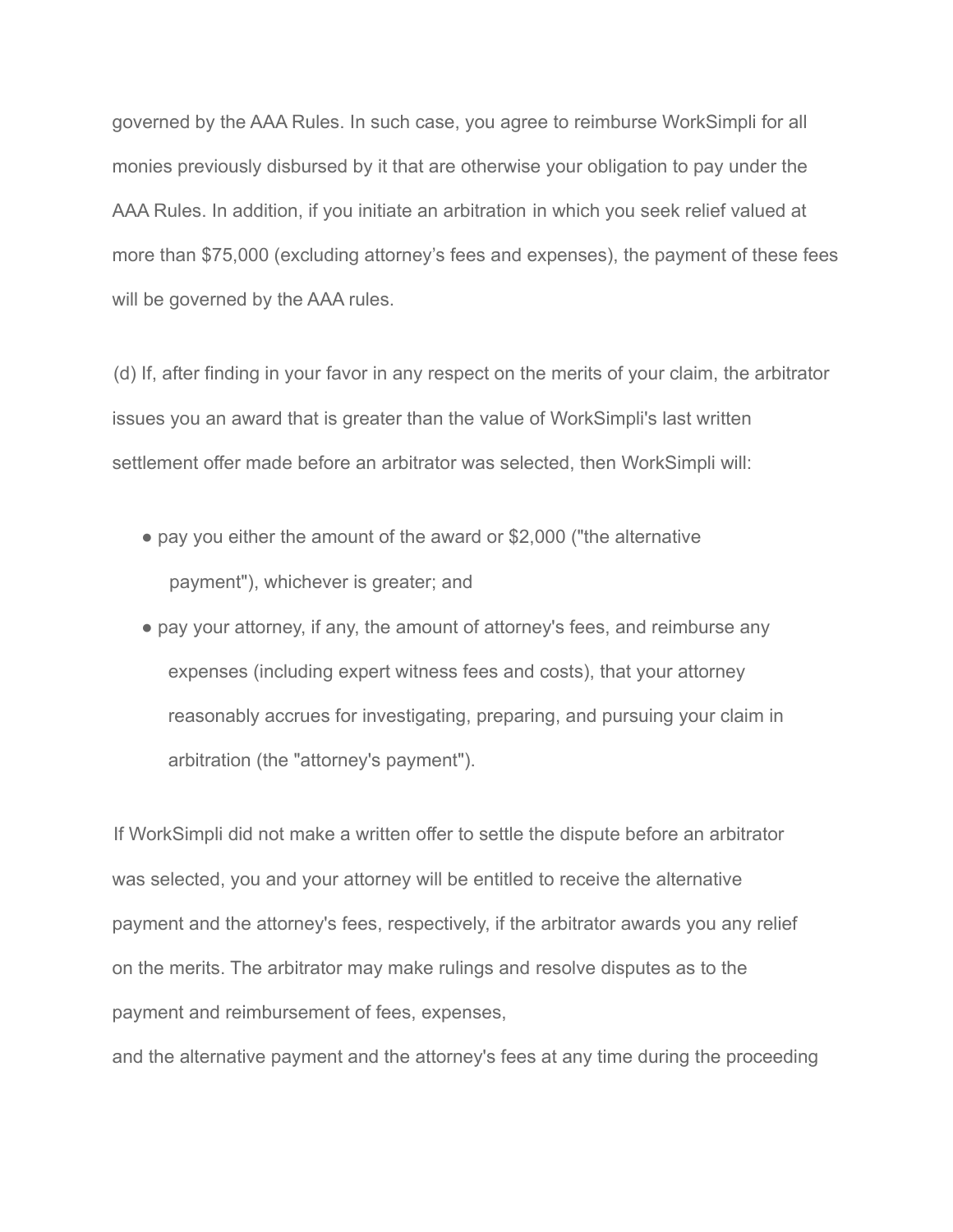and upon request from either party made within 14 days of the arbitrator's ruling on the merits. In assessing whether an award that includes attorney's fees or expenses is greater than the value of WorkSimpli's last written settlement offer, the arbitrator shall include in his or her calculations only the value of any attorney's fees or expenses you reasonably incurred in connection with the arbitration proceeding before WorkSimpli's settlement offer.

(e) The right to attorney's fees and expenses discussed in paragraph (d) supplements any right to attorney's fees and expenses you may have under applicable law. Thus, if you would be entitled to a larger amount under applicable law, this provision does not preclude the arbitrator from awarding you that amount. However, you may not recover duplicative awards of attorney's fees or costs. Although under some laws WorkSimpli may have a right to an award of attorney's fees and expenses if it prevails in an arbitration proceeding, WorkSimpli will not seek such an award.

(f) The arbitrator may award injunctive relief only in favor of the individual party seeking relief and only to the extent necessary to provide relief warranted by that party's individual claim. YOU AND WorkSimpli AGREE THAT EACH MAY BRING CLAIMS AGAINST THE OTHER ONLY IN YOUR OR ITS INDIVIDUAL CAPACITIES AND NOT AS PLAINTIFFS OR CLASS MEMBERS IN ANY PURPORTED CLASS OR REPRESENTATIVE PROCEEDING OR IN THE CAPACITY OF A PRIVATE ATTORNEY GENERAL. Further, unless both you and WorkSimpli agree otherwise, the arbitrator may not consolidate more than one person's claims, and may not otherwise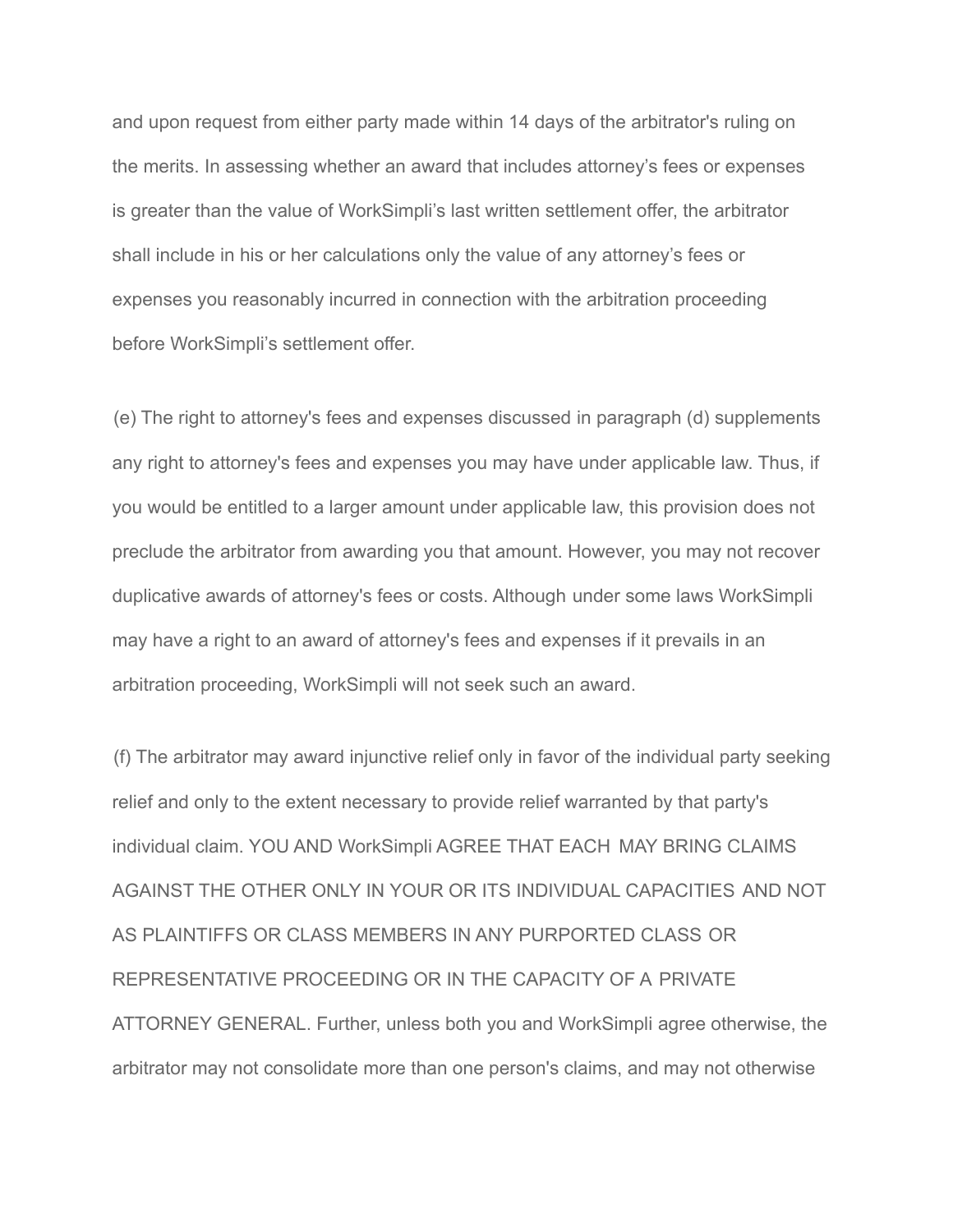preside over any form of a representative or class proceeding. The arbitrator may award any relief that a court could award that is individualized to the claimant and would not affect other customers. Neither you nor we may seek non-individualized relief that would affect other customers. If a court decides that applicable law precludes enforcement of any of this paragraph's limitations as to a particular claim for relief, then that claim (and only that claim) must be severed from the arbitration and may be brought in court.

(g) If the amount in dispute exceeds \$75,000 or either party seeks any form of injunctive relief, either party may appeal the award to a three-arbitrator panel administered by AAA by a written notice of appeal within thirty (30) days from the date of entry of the written arbitration award. An award of injunctive relief shall be stayed during any such appeal. The members of the three-arbitrator panel will be selected according to AAA rules. The three-arbitrator panel will issue its decision within one hundred and twenty (120) days of the date of the appealing party's notice of appeal. The decision of the three-arbitrator panel shall be final and binding, subject to any right of judicial review that exists under the FAA.

(h) Notwithstanding any provision in the applicable Terms to the contrary, we agree that if we make any future change to this arbitration provision (other than a change to any notice address, website link or telephone number provided herein), that change will not apply to any dispute of which we had written notice on the effective date of the change. Moreover, if we seek to terminate this arbitration provision, any such termination will not